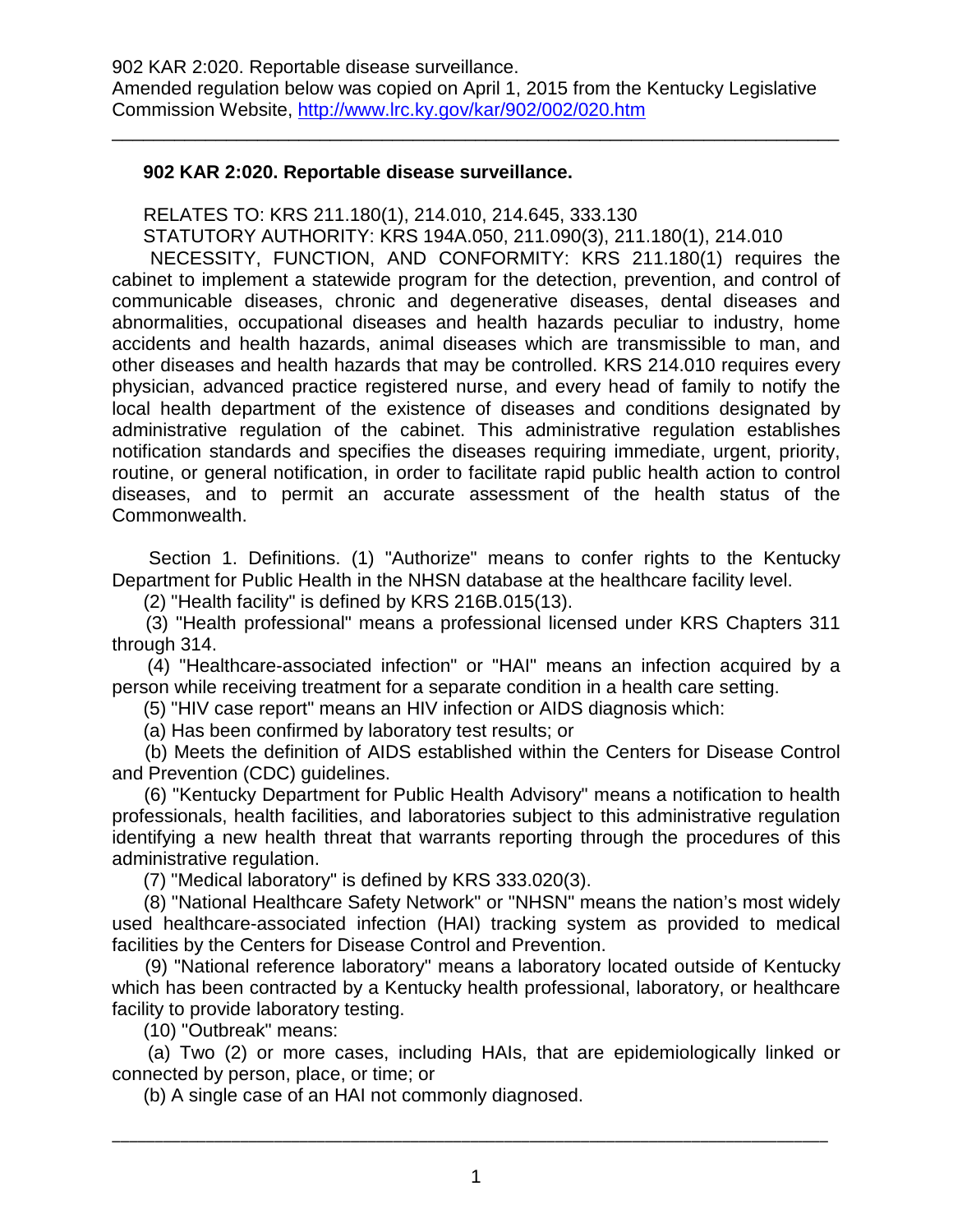\_\_\_\_\_\_\_\_\_\_\_\_\_\_\_\_\_\_\_\_\_\_\_\_\_\_\_\_\_\_\_\_\_\_\_\_\_\_\_\_\_\_\_\_\_\_\_\_\_\_\_\_\_\_\_\_\_\_\_\_\_\_\_\_\_\_\_\_\_\_

(11) "Pharmacist" means a professional licensed under KRS 315.010.

 (12) "Select agent" means a biological agent or toxin that could pose a severe threat to public health, plant health, animal product, or plant product as determined by the National Select Agent Registry (NSAR) at [www.selectagents.gov.](http://www.selectagents.gov/)

(13) "Veterinarian" means a professional licensed under KRS 321.181.

 Section 2. Notification Standards. (1) Health Professionals and Facilities. A health professional and a health facility shall give notification if:

 (a) The health professional makes a probable diagnosis of a disease specified in Section 3, 5, 6, 7, 8, 10, 13, 14, 15, or 16 of this administrative regulation; and

(b) The diagnosis is supported by:

1.a. Clinical or laboratory criteria; and

 b. Case classifications published by the Centers for Disease Control and Prevention at wwwn.cdc.gov/nndss; or

2. A health professional's medical opinion that the disease is present.

 (2) A single report by a health facility of a condition diagnosed by a test result from the health facility's laboratory shall constitute notification on behalf of the health facility and its laboratory.

 (3) A health facility may designate an individual to report on behalf of the health facility's laboratory, pharmacy, and the health facility's other clinical entities.

 (4) Notification shall be given to the local health department serving the jurisdiction in which the patient resides.

 (5) If the local health department cannot be reached, notification shall be given to the Kentucky Department for Public Health.

(6) The reporting health professional shall furnish:

(a) Information required in Section 4(16) of this administrative regulation; and

 (b) Clinical, epidemiologic, and laboratory information pertinent to the disease including sources of specimens submitted for laboratory testing.

 (7) Medical Laboratories. Upon a laboratory test result which indicates infection with an agent associated with one (1) or more of the diseases or conditions specified in Section 3, 5, 6, 7, 8, 10, 13, 14 15, or 16 of this administrative regulation, the laboratory shall report the result to the local health department serving the county in which the patient resides.

 (8) If the local health department cannot be reached, notification shall be given to the Kentucky Department for Public Health.

 (9) The reporting laboratory shall furnish the information required in Section 4(16) of this administrative regulation.

 (10) National Reference Laboratories. Upon a test result performed by a national reference laboratory which indicates infection with an agent associated with one (1) or more of the diseases or conditions specified in Section 3, 5, 6, 7, 8, 10, 13, 14, 15, or 16 of this administrative regulation, the director of a medical laboratory, a health facility, or the health professional that referred the test to the national reference laboratory shall ensure that the result is reported by the national reference laboratory to the local health department serving the jurisdiction in which the patient resides.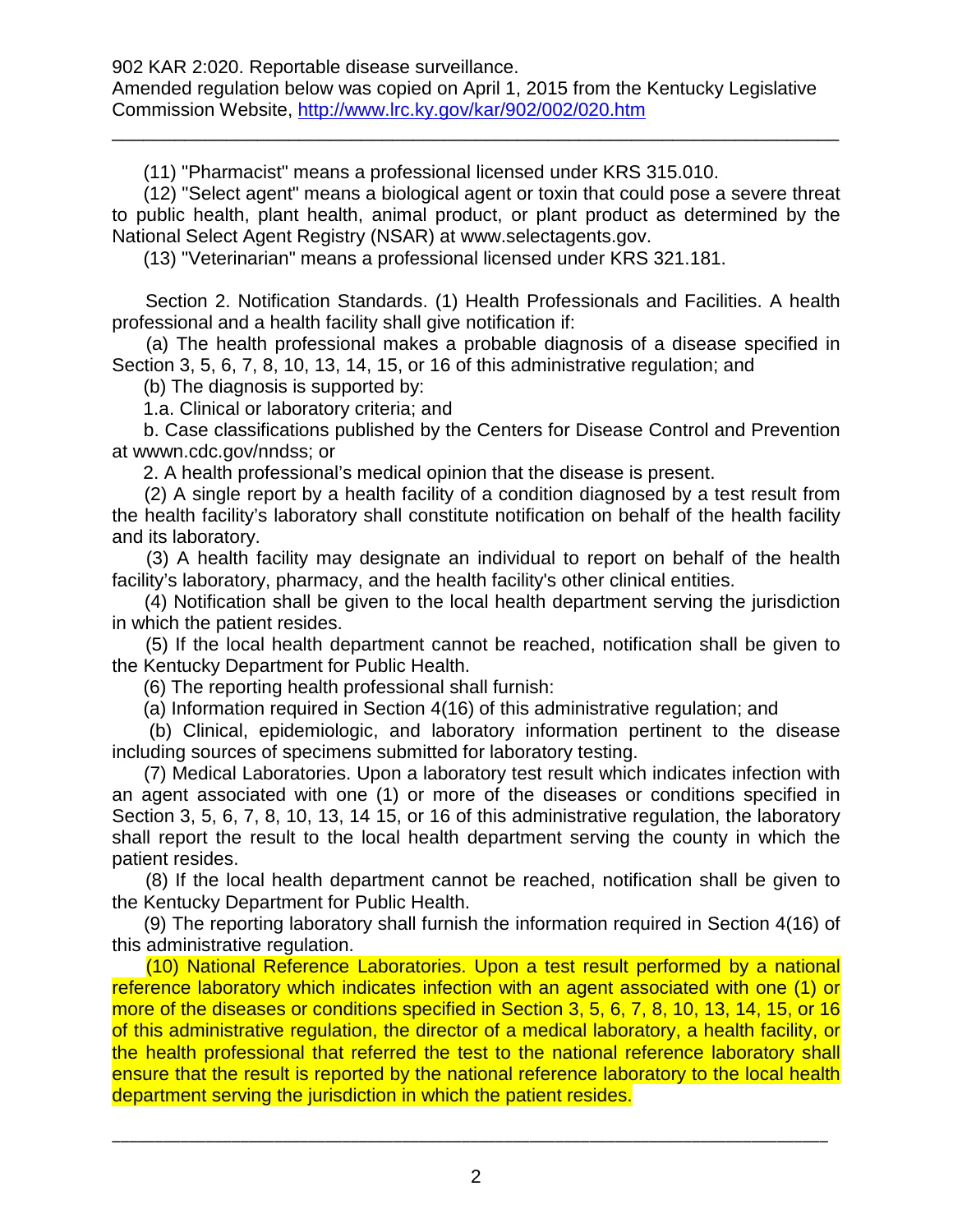(11) If the local health department cannot be reached, notification shall be given to the Kentucky Department for Public Health.

\_\_\_\_\_\_\_\_\_\_\_\_\_\_\_\_\_\_\_\_\_\_\_\_\_\_\_\_\_\_\_\_\_\_\_\_\_\_\_\_\_\_\_\_\_\_\_\_\_\_\_\_\_\_\_\_\_\_\_\_\_\_\_\_\_\_\_\_\_\_

 (12) The report shall include the information required by Section 4(16) of this administrative regulation.

 Section 3. Submission of Specimens to the Kentucky Department for Public Health Division of Laboratory Services. (1) A medical laboratory and a national reference laboratory in receipt of diagnostic specimens originating from the Commonwealth of Kentucky shall send specimens or clinical isolates for diseases outlined in subsection (5) of this section to the Division of Laboratory Services for primary or confirmatory testing and related studies.

 (2) A medical laboratory or national reference laboratory using non-culture techniques to identify bacterial agents of diarrheal disease, such as enzyme immunoassays (EIAs) or molecular assays, shall attempt isolation of the etiologic agent identified. Clinical isolates shall be submitted to the Division of Laboratory Services.

 (3) If the culture attempts do not produce a clinical isolate, the direct specimen, submitted in the appropriate preservative, shall be sent to the Division of Laboratory Services. A submitting laboratory shall provide the name of the etiologic agent detected by the non-culture technique at the time of specimen submission.

 (4) A medical laboratory performing this test shall continue to follow the state's requirement for the submission of appropriate materials to the state public health laboratory.

 (5) A medical or national reference laboratory shall submit clinical isolates or, if not available, the direct specimen from the following diseases to the Division of Laboratory Services:

(a) Botulism;

- (b) Brucellosis;
- (c) Campylobacteriosis;
- (d) Cholera and diseases caused by other Vibrio species;
- (e) Diphtheria;
- (f) Escherichia coli O157:H7;
- (g) Hemolytic Uremic Syndrome (HUS) Post Diarrheal;
- (h) Listeriosis;
- (i) Measles;
- (j) Meningococcal infections;
- (k) Rabies animal;
- (l) Rubella;
- (m) Salmonellosis;
- (n) Shiga toxin-producing E. coli (STEC);
- (o) Shigellosis;
- (p) Tuberculosis;
- (q) Tularemia; and
- (r) Typhoid fever.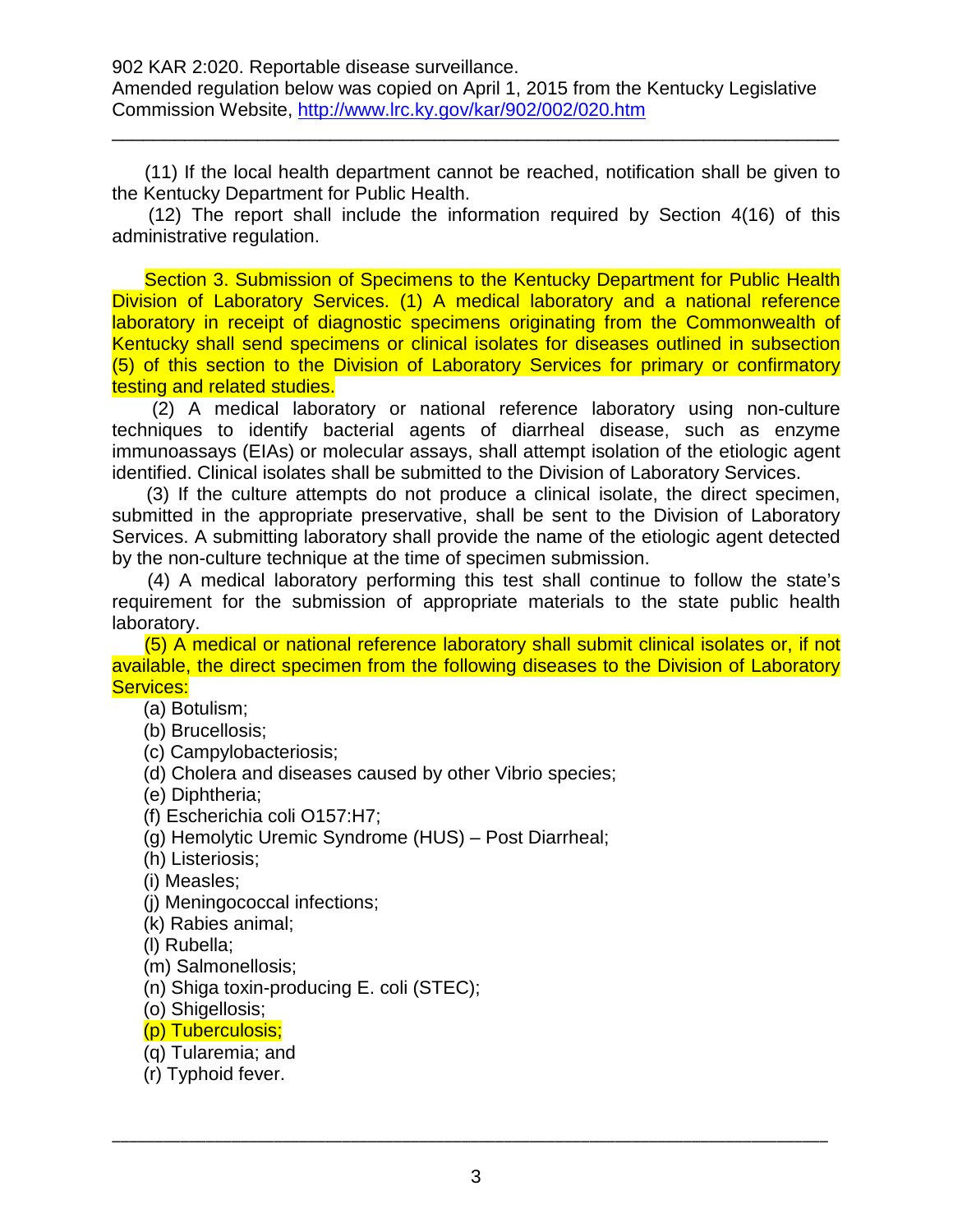Amended regulation below was copied on April 1, 2015 from the Kentucky Legislative Commission Website,<http://www.lrc.ky.gov/kar/902/002/020.htm>

\_\_\_\_\_\_\_\_\_\_\_\_\_\_\_\_\_\_\_\_\_\_\_\_\_\_\_\_\_\_\_\_\_\_\_\_\_\_\_\_\_\_\_\_\_\_\_\_\_\_\_\_\_\_\_\_\_\_\_\_\_\_\_\_\_\_\_\_\_\_

 Section 4. Reporting Classifications and Methods. (1) Immediate reporting. A report required by Section 10(1) and (2) of this administrative regulation to be made immediately shall be:

 (a) Made by telephone to the local health department serving the county in which the patient resides; and

 (b) Followed up by electronic or fax submission to the local health department serving the county in which the patient resides within one (1) business day.

 (2) Upon receipt of a report for a disease requiring immediate reporting, the local health department shall:

(a) Notify the Kentucky Department for Public Health by telephone; and

(b) Assist the department in carrying out a public health response.

 (3) Weekend, evening, or holiday immediate notification. If local health department personnel cannot be contacted directly, notification shall be made by telephone using an emergency number provided by the local health department or the Kentucky Department for Public Health.

 (4) For the protection of patient confidentiality, a report using the emergency number shall include:

(a) The name of the condition being reported; and

 (b) A telephone number that can be used by the department to contact the reporting health professional or health facility.

 (5) Urgent Reporting. A report made within twenty-four (24) hours as required by Section 5 of this administrative regulation shall be:

 (a) Submitted electronically, by fax, or by telephone to the local health department serving the county in which the patient resides; and

 (b) If submitted by telephone, followed up by electronic or fax submission to the local health department serving the county in which the patient resides within one (1) business day.

 (6) Upon receipt of a report for a disease requiring urgent reporting, the local health department shall:

(a) Notify the Kentucky Department for Public Health; and

(b) Assist the department in carrying out a public health response.

 (7) Weekend, evening, or holiday urgent notification. If local health department personnel cannot be contacted directly, notification shall be made by telephone using an emergency number provided by the local health department or the Kentucky Department for Public Health.

 (8) For the protection of patient confidentiality, notification using the emergency number shall include:

(a) The name of the condition being reported; and

 (b) A telephone number that can be used by the department to contact the reporting health professional or health facility.

 (9) Priority Reporting. A report made within one (1) business day as required by Sections 6, 14(4), and 15 of this administrative regulation shall be:

 (a) Submitted electronically, by fax, or by telephone to the local health department serving the county in which the patient resides; and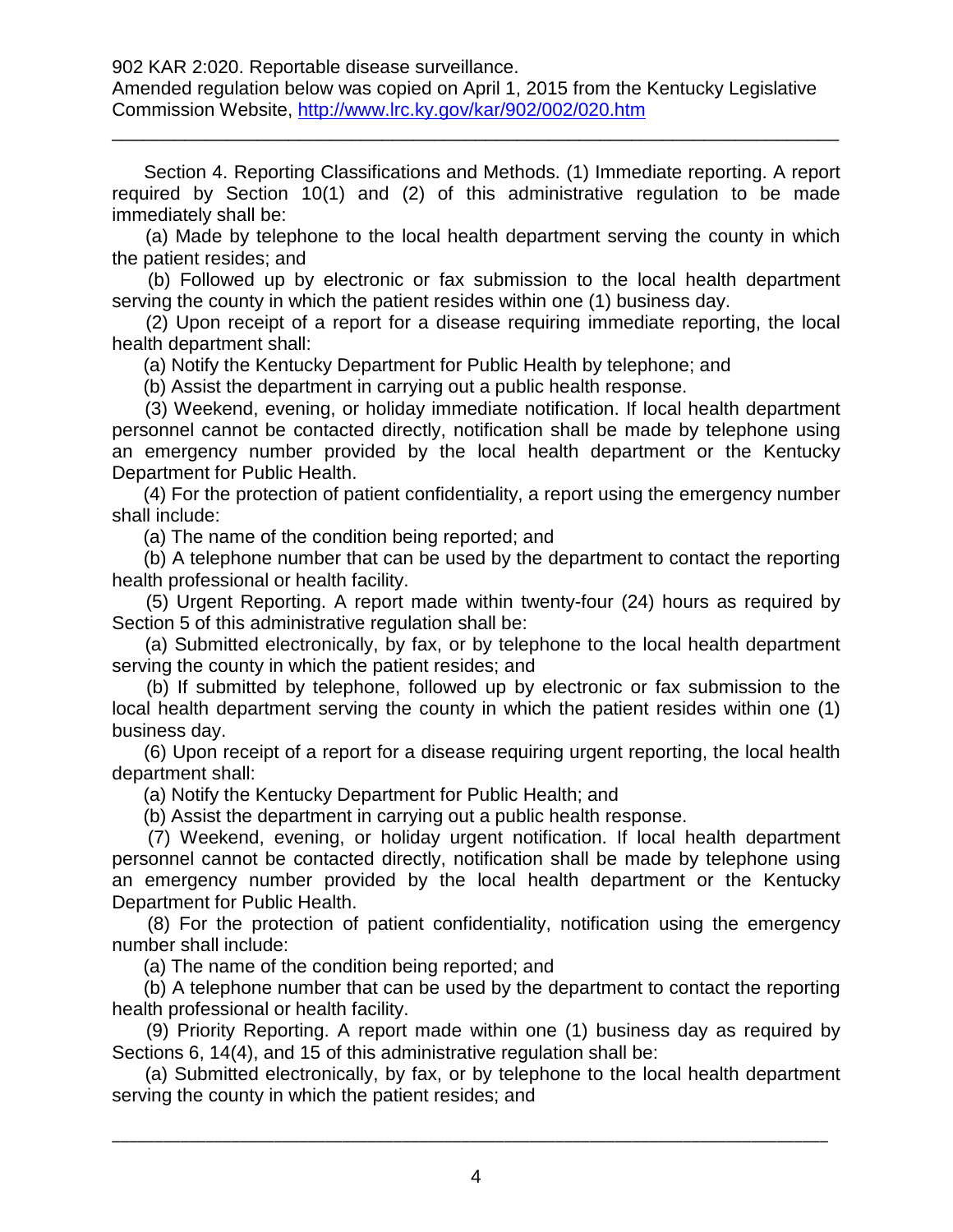Amended regulation below was copied on April 1, 2015 from the Kentucky Legislative Commission Website,<http://www.lrc.ky.gov/kar/902/002/020.htm>

\_\_\_\_\_\_\_\_\_\_\_\_\_\_\_\_\_\_\_\_\_\_\_\_\_\_\_\_\_\_\_\_\_\_\_\_\_\_\_\_\_\_\_\_\_\_\_\_\_\_\_\_\_\_\_\_\_\_\_\_\_\_\_\_\_\_\_\_\_\_

 (b) If submitted by telephone, followed up by electronic or fax submission of a report to the local health department serving the county in which the patient resides within one (1) business day.

 (10) Upon receipt of a report for a disease requiring priority reporting, a local health department shall:

(a) Investigate the report and carry out public health protection measures; and

 (b) Notify the Kentucky Department for Public Health of the case by electronic or fax submission within one (1) business day.

 (11) The reporting health department may seek assistance in carrying out public health measures from the Kentucky Department for Public Health.

 (12) Routine Reporting. A report made within five (5) business days, as required by Sections 7, 8, 9, 11(1), 13, 14(7), and 17 of this administrative regulation, shall be made electronically, by fax, or by mail to the local health department serving the county in which the patient resides.

 (13) Upon receipt of a report of a disease or condition requiring routine reporting, a local health department shall:

(a) Make a record of the report;

 (b) Answer inquiries or render assistance regarding the report if requested by the reporting entity; and

 (c) Forward the report to the Kentucky Department for Public Health by electronic or fax submission of a report, or in writing within five (5) business days.

 (14) General Reporting. A report made within three (3) months, as required by Section 16 of this administrative regulation, shall be made electronically, by fax, or by mail.

 (15) A report submitted by fax or by mail shall be made using one (1) of the following reporting forms:

(a) EPID 200, Kentucky Reportable Disease Form;

 (b) EPID 250, Kentucky Reportable MDRO Form, until electronic reporting is available pursuant to Section 9(1) of this administrative regulation;

 (c) EPID 394, Kentucky Reportable Disease Form, Hepatitis Infection in Pregnant Women or Child (under the age of five);

(d) EPID 399, Perinatal Hepatitis B Prevention Form for Infants;

(e) Adult HIV/AIDS Confidential Case Report form; or

(f) Pediatric HIV/AIDS Confidential Case Report form.

 (16) Information to be reported. Except as provided in subsections (3) and (7) of this section, a report required by this administrative regulation shall include:

(a) Patient name;

(b) Date of birth;

(c) Gender;

(d) Race;

(e) Ethnicity;

(f) Patient address;

(g) County of residence;

(h) Patient telephone number;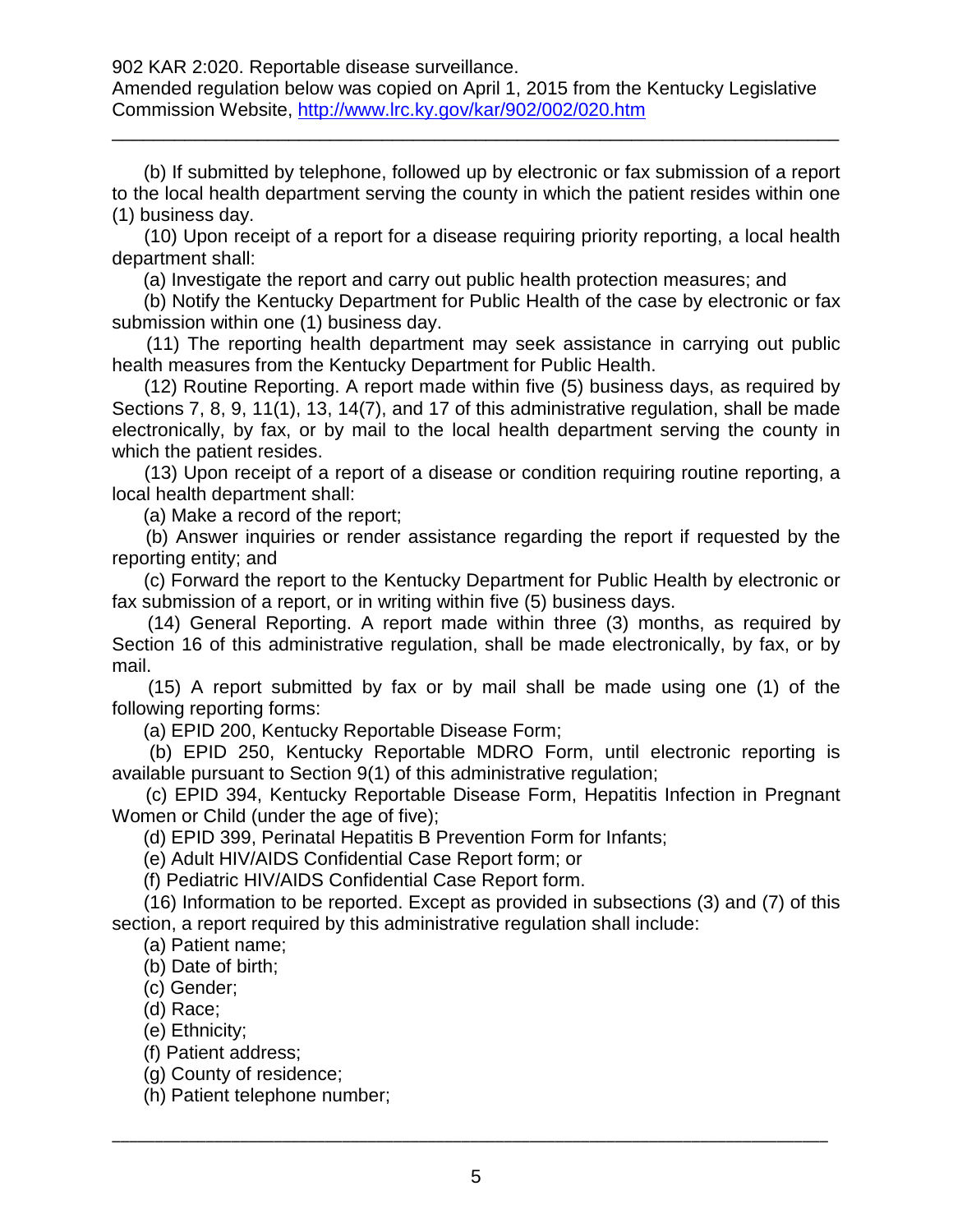Amended regulation below was copied on April 1, 2015 from the Kentucky Legislative Commission Website,<http://www.lrc.ky.gov/kar/902/002/020.htm>

\_\_\_\_\_\_\_\_\_\_\_\_\_\_\_\_\_\_\_\_\_\_\_\_\_\_\_\_\_\_\_\_\_\_\_\_\_\_\_\_\_\_\_\_\_\_\_\_\_\_\_\_\_\_\_\_\_\_\_\_\_\_\_\_\_\_\_\_\_\_

(i) Name of the reporting medical provider or facility;

(j) Address of the reporting medical provider or facility; and

(k) Telephone number of the reporting medical provider or facility.

 (17) A reporting health professional shall furnish the information listed in subsection (16) of this section and Section 2(6)(b) of this administrative regulation.

 Section 5. Notifiable Infectious Conditions Requiring Urgent Notification. Notification of the following diseases shall be considered urgent and shall be made within twentyfour (24) hours:

(1) Anthrax;

(2) Botulism;

(3) Brucellosis (multiple cases, temporally or spatially clustered);

(4) Diphtheria;

(5) Hepatitis A, acute;

(6) Measles;

(7) Meningococcal infections;

(8) Novel influenza A virus infections;

(9) Plague;

(10) Poliomyelitis;

(11) Rabies, animal;

(12) Rabies, human;

(13) Rubella;

 (14) Severe Acute Respiratory Syndrome-associated Coronavirus (SARS-CoV) disease;

(15) Smallpox;

(16) Tularemia;

(17) Yellow fever; and

(18) Viral hemorrhagic fevers due to:

(a) Crimean-Congo Hemorrhagic Fever virus;

(b) Ebola virus;

(c) Lassa virus;

(d) Lujo virus;

(e) Marburg virus; or

(f) New world arenaviruses including:

1. Guanarito virus;

2. Junin virus,

3. Machupo virus; and

4. Sabia virus.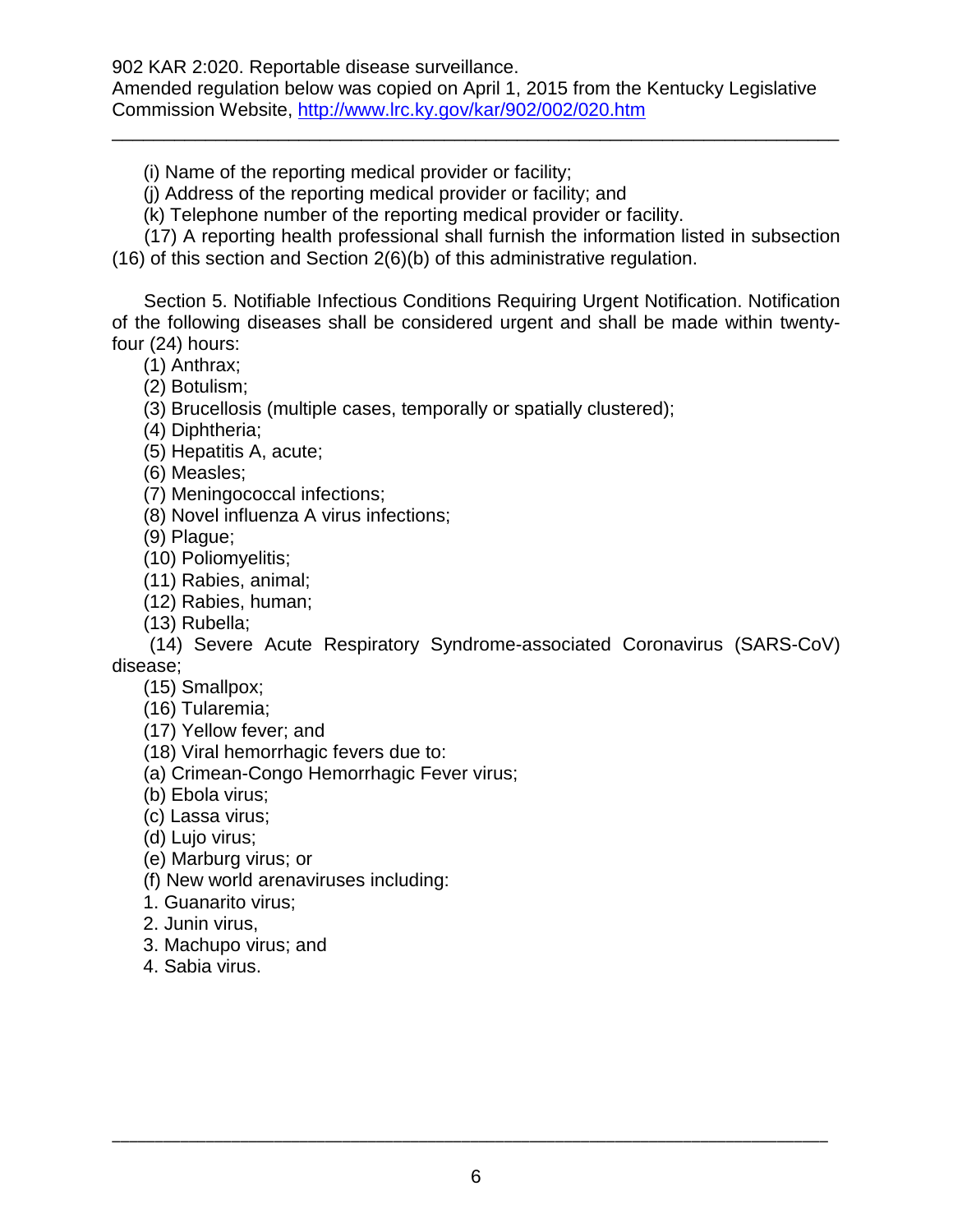Amended regulation below was copied on April 1, 2015 from the Kentucky Legislative Commission Website,<http://www.lrc.ky.gov/kar/902/002/020.htm>

 Section 6. Notifiable Infectious Conditions and Notifiable Non-Infectious Conditions Requiring Priority Notification. Notification of the following diseases shall be considered priority and shall be made within one (1) business day:

\_\_\_\_\_\_\_\_\_\_\_\_\_\_\_\_\_\_\_\_\_\_\_\_\_\_\_\_\_\_\_\_\_\_\_\_\_\_\_\_\_\_\_\_\_\_\_\_\_\_\_\_\_\_\_\_\_\_\_\_\_\_\_\_\_\_\_\_\_\_

(1) Arboviral diseases, neuroinvasive and non-neuroinvasive, including:

- (a) California serogroup virus diseases, including diseases caused by:
- 1. California encephalitis virus;
- 2. Jamestown Canyon virus;
- 3. Keystone virus;
- 4. La Crosse virus;
- 5. Snowshoe hare virus; and
- 6. Trivittatus viruses;
- (b) Chikungunya virus disease;
- (c) Eastern equine encephalitis virus disease;
- (d) Powassan virus disease;
- (e) St. Louis encephalitis virus disease;
- (f) Venezuelan equine encephalitis disease;
- (g) West Nile virus disease; and
- (h) Western equine encephalitis virus disease;
- (2) Brucellosis (cases not temporally or spatially clustered);
- (3) Campylobacteriosis;
- (4) Cholera;
- (5) Cryptosporidiosis;
- (6) Dengue virus infections;
- (7) Escherichia coli O157:H7;
- (8) Foodborne disease outbreak;
- (9) Haemophilus influenzae invasive disease;
- (10) Hansen's disease (leprosy);
- (11) Hantavirus infections;
- (12) Hemolytic uremic syndrome (HUS), post-diarrheal;
- (13) Hepatitis B, acute;
- (14) Hepatitis B infection in a pregnant woman;
- (15) Hepatitis B infection in an infant or a child aged five years or less;
- (16) Newborns born to Hepatitis B positive mothers at the time of delivery;
- (17) Influenza-associated mortality in a pregnant woman;
- (18) Influenza-associated pediatric mortality;
- (19) Listeriosis;
- (20) Mumps;
- (21) Norovirus outbreak;
- (22) Pertussis;
- (23) Pesticide-related illness, acute;
- (24) Psittacosis;
- (25) Q fever;
- (26) Rabies post exposure prophylaxis;
- (27) Rubella, congenital syndrome;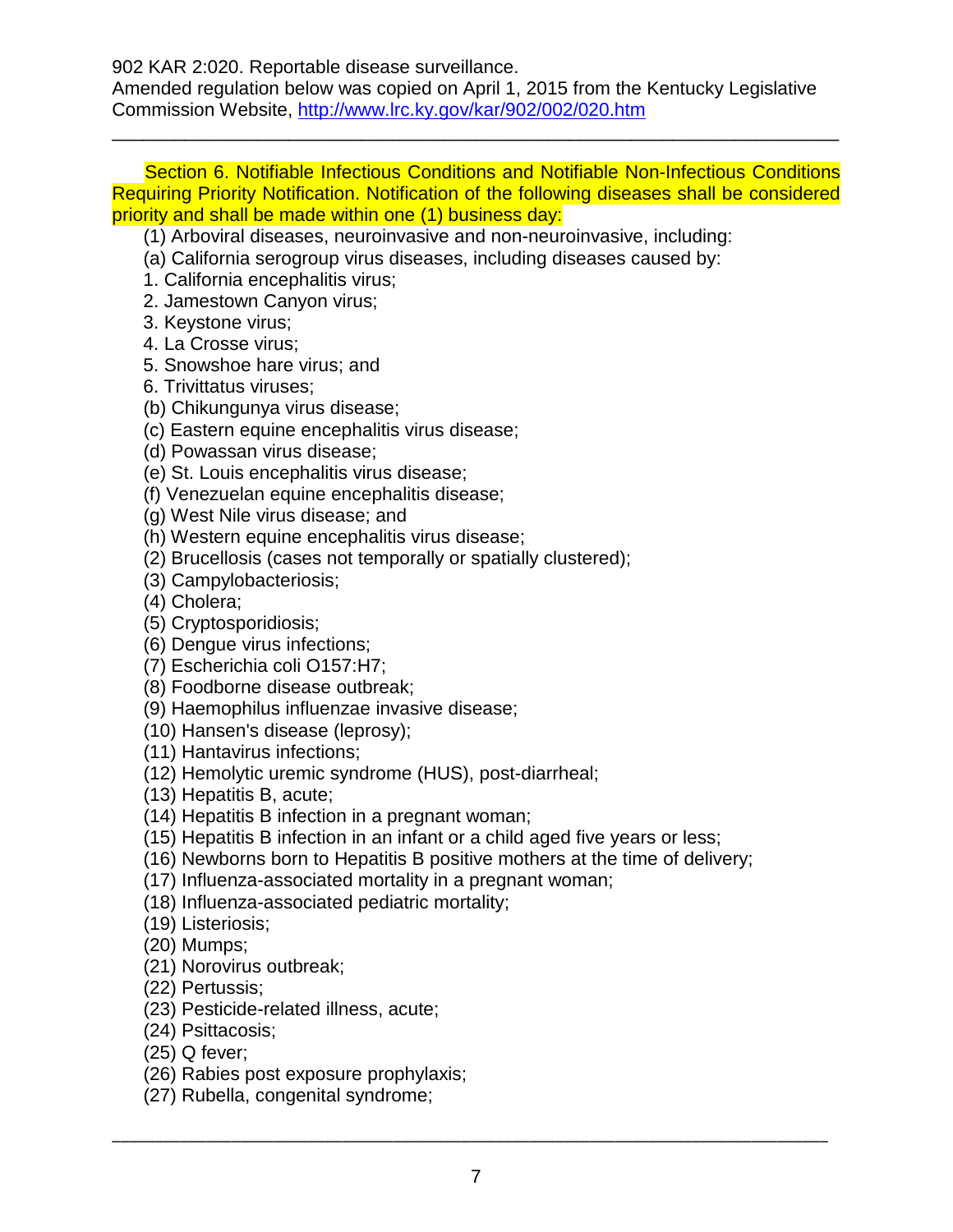Amended regulation below was copied on April 1, 2015 from the Kentucky Legislative Commission Website,<http://www.lrc.ky.gov/kar/902/002/020.htm>

\_\_\_\_\_\_\_\_\_\_\_\_\_\_\_\_\_\_\_\_\_\_\_\_\_\_\_\_\_\_\_\_\_\_\_\_\_\_\_\_\_\_\_\_\_\_\_\_\_\_\_\_\_\_\_\_\_\_\_\_\_\_\_\_\_\_\_\_\_\_

- (28) Salmonellosis;
- (29) Shiga toxin-producing E. coli (STEC);
- (30) Shigellosis;
- (31) Streptococcal toxic-shock syndrome;
- (32) Streptococcus pneumoniae, invasive disease;
- (33) Tetanus;
- (34) Toxic-shock syndrome (other than Streptococcal);
- (35) Tuberculosis;
- (36) Typhoid fever;
- (37) Varicella-associated mortality;
- (38) Vibriosis; and
- (39) Waterborne disease outbreak.

 Section 7. Notifiable Infectious Conditions and Notifiable Non-Infectious Conditions Requiring Routine Notification. Notification of the following diseases shall be considered routine and shall be made within five (5) business days:

- (1) Babesiosis;
- (2) Coccidioidomycosis;
- (3) Creutzfeldt-Jakob disease;
- (4) Ehrlichiosis/Anaplasmosis;
- (5) Hepatitis C, acute;
- (6) Hepatitis C infection in a pregnant woman;
- (7) Hepatitis C infection in an infant or a child aged five years or less;
- (8) Newborns born to Hepatitis C positive mothers at the time of delivery;
- (9) Histoplasmosis;
- (10) Lead poisoning;
- (11) Legionellosis;
- (12) Lyme Disease;
- (13) Malaria;
- (14) Spotted Fever Rickettsiosis (Rocky Mountain Spotted Fever);
- (15) Toxoplasmosis; and
- (16) Trichinellosis (Trichinosis).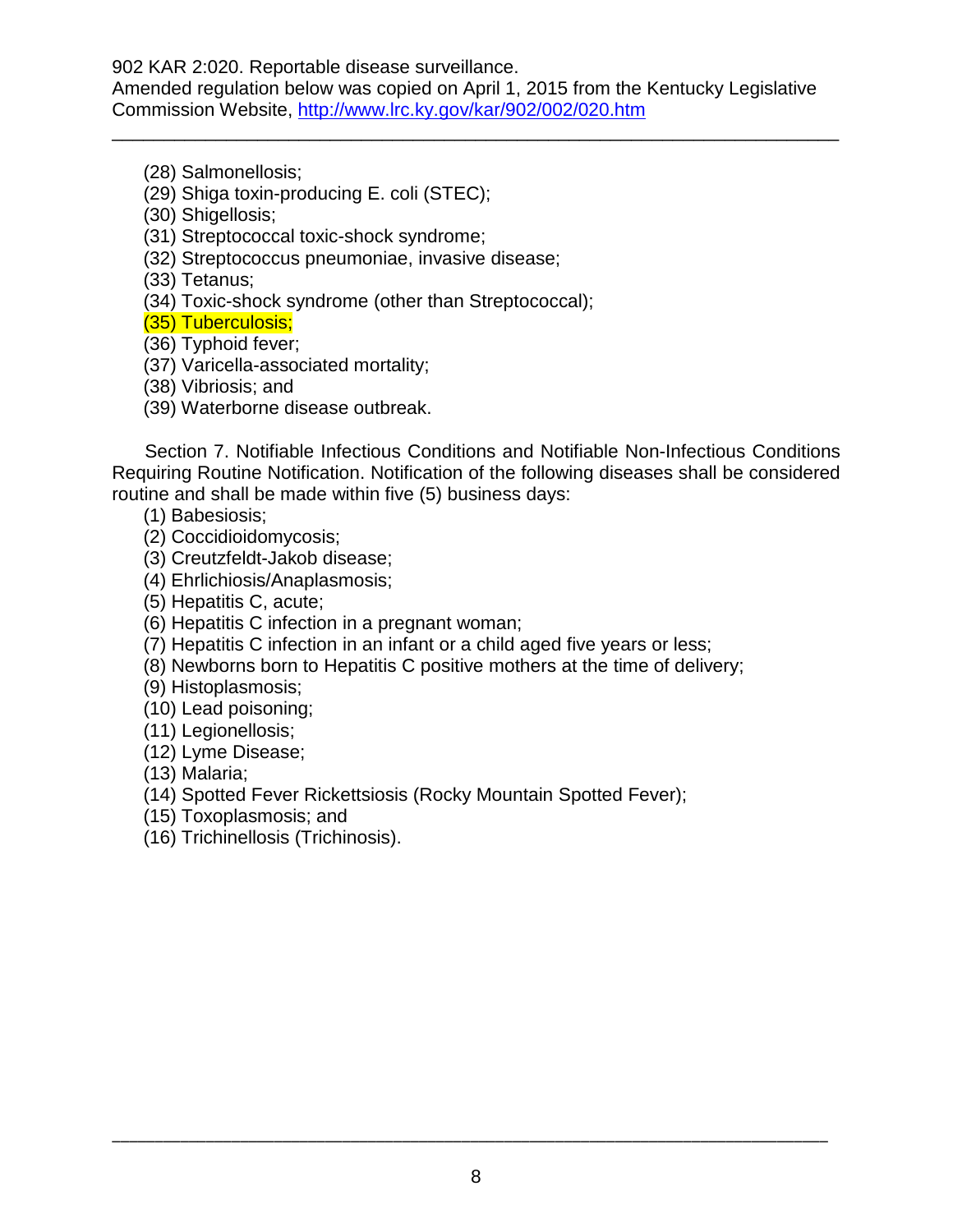\_\_\_\_\_\_\_\_\_\_\_\_\_\_\_\_\_\_\_\_\_\_\_\_\_\_\_\_\_\_\_\_\_\_\_\_\_\_\_\_\_\_\_\_\_\_\_\_\_\_\_\_\_\_\_\_\_\_\_\_\_\_\_\_\_\_\_\_\_\_

 Section 8. Notifiable Infectious Conditions Requiring Routine Notification by Electronic Laboratory Reporting. (1) Beginning October 1, 2016, notification of the following diseases shall be considered routine and shall be electronically reported to the Kentucky Department for Public Health through the Kentucky Health Information Exchange within five (5) business days:

(a) Cyclosporiasis;

(b) Giardiasis;

(c) Hepatitis B laboratory test results whether reported as positive or negative;

(d) Hepatitis C laboratory test results whether reported as positive or negative; and

(e) Varicella laboratory test results reported as positive for:

1. Isolation of varicella virus from a clinical specimen;

2. Varicella antigen detected by direct fluorescent antibody test;

3. Varicella-specific nucleic acid detected by polymerase chain reaction (PCR); or

 4. A significant rise in serum anti-varicella immunoglobulin G (IgG) antibody level by a standard serologic assay.

(2) Reports made pursuant to this section shall include a diagnosis.

 Section 9. Multi-Drug Resistant Organisms and Other Organisms Requiring Routine Notification by Electronic Laboratory Reporting.

 (1) Beginning October 1, 2016, notification of the following diseases shall be considered routine and shall be electronically reported to the Kentucky Department for Public Health through the Kentucky Health Information Exchange within five (5) business days:

 (a) Vancomycin-intermediate Staphylococcus aureus (VISA), which includes S. aureus cultured from any specimen that the results show a minimum inhibitory concentration (MIC) of 4-8 mg/mL per standard laboratory methods;

 (b) Vancomycin-resistant Staphylococcus aureus (VRSA), which includes S. aureus cultured from any specimen that the results show a minimum inhibitory concentration (MIC) of greater than or equal to 16 mg/mL per standard laboratory methods;

 (c) Methicillin-resistant Staphylococcus aureus (MRSA), which includes S. aureus cultured from any specimen that tests oxacillin-resistant, cefoxitin-resistant, or methicillin-resistant by standard susceptibility testing methods, or by a laboratory test that is FDA-approved for MRSA detection from isolated colonies. These methods may also include a positive result by any FDA-approved test for MRSA detection;

 (d) Vancomycin-resistant Enterococcus species (VRE), regardless of whether identified to the species level, that is resistant to Vancomycin by standard susceptibility testing methods or by results from any FDA-approved test for VRE detection from specific specimen sources;

 (e) Clostridium difficile (C. difficile) identified from a positive laboratory test result for a C. difficile toxin A or B (includes molecular assays {PCR} or toxin assays) or a toxinproducing organism detected by culture or other laboratory means performed on a stool sample;

 (f) Carbapenem-resistant Enterobacteriaceae (CRE) or any Enterobacteriaceae species testing non-susceptible (resistant or intermediate) to imipenem, meropenem, or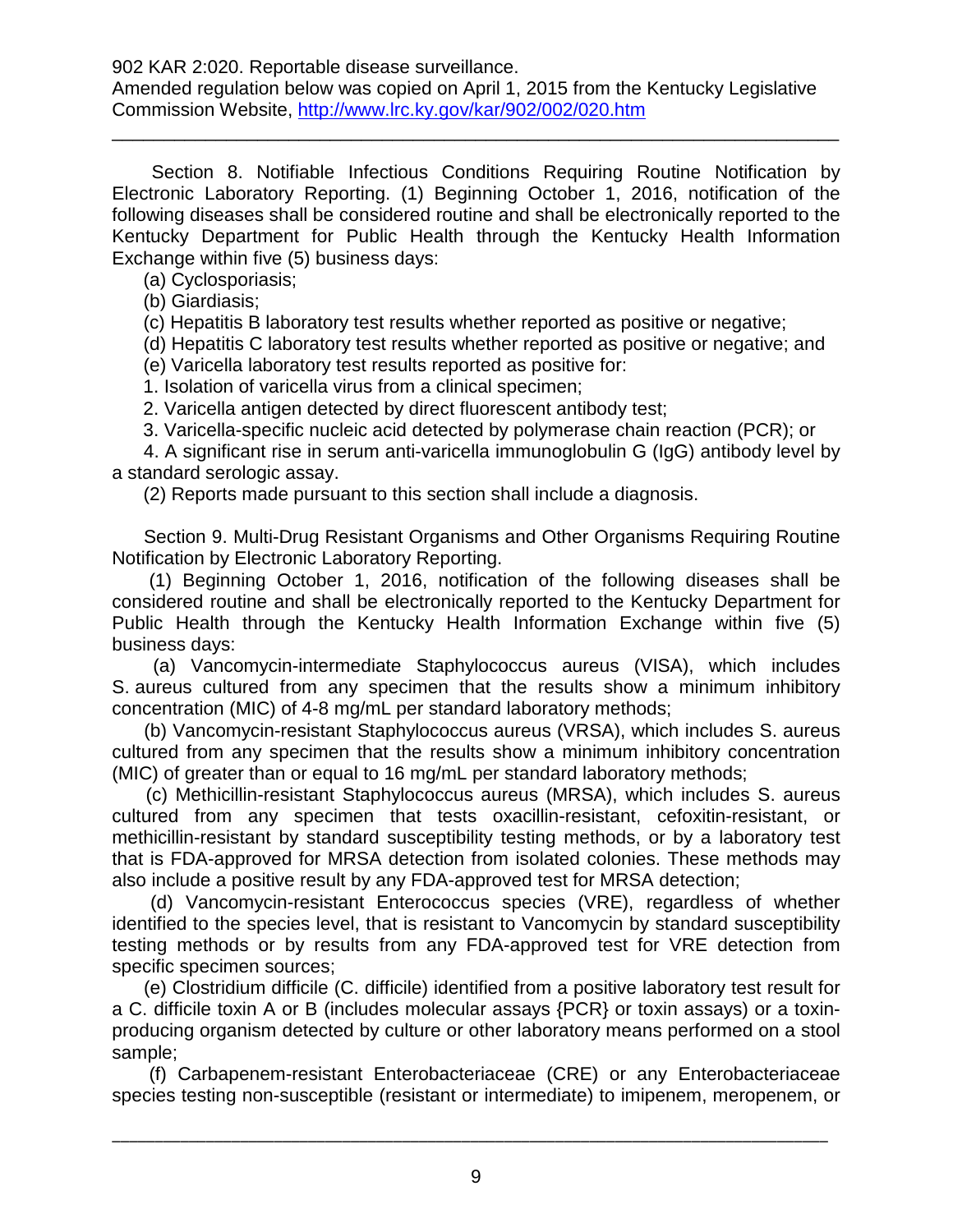Amended regulation below was copied on April 1, 2015 from the Kentucky Legislative Commission Website,<http://www.lrc.ky.gov/kar/902/002/020.htm>

doripenem, by standard susceptibility testing methods and resistant to all thirdgeneration cephalosporins tested;

\_\_\_\_\_\_\_\_\_\_\_\_\_\_\_\_\_\_\_\_\_\_\_\_\_\_\_\_\_\_\_\_\_\_\_\_\_\_\_\_\_\_\_\_\_\_\_\_\_\_\_\_\_\_\_\_\_\_\_\_\_\_\_\_\_\_\_\_\_\_

 (g) Extended–spectrum beta-lactamase Gram negative organisms (ESBL) Enterobacteriaceae species non-susceptible (resistant or intermediate) to ceftazidime, cefepime, ceftriaxone, or cefotaxime;

 (h) Multidrug-resistant – Acinetobacter - Non-susceptibility (resistant or intermediate) to at least one (1) agent in at least three (3) antimicrobial classes of the following six (6) classes:

1. Ampicillin-sulbactam;

2. Cephalosporins (cefepime, ceftazidime);

3. β-lactam-β-lactamase inhibitor combination (piperacillin, piperacillin-tazobactam);

4. Carbapenems (imipenem, meropenem, doripenem);

5. Fluoroquinolones (ciprofloxacin or levofloxacin); and

6. Aminoglycosides (gentamicin, tobramycin, or amikacin); and

 (i) Multidrug-resistant Pseudomonas - Non-susceptibility, resistant or intermediate, to at least one (1) agent in at least three (3) antimicrobial classes of the following five (5) classes:

1. Cephalosporins (cefepime, ceftazidime);

 2. β-lactam-β-lactam β-lactamase inhibitor combination (piperacillin, piperacillintazobactam);

3. Carbapenems (imipenem, meropenem, doripenem);

4. Fluoroquinolones (ciprofloxacin or levofloxacin);

5. Aminoglycosides (gentamicin, tobramycin, or amikacin).

(2) The report of an organism under this section shall include the following:

- (a) Date of specimen collection;
- (b) Source of specimen;

(c) Susceptibility pattern; and

(d) Name of the ordering health professional.

 (3) Upon a test result performed by a medical laboratory which indicates infection with an agent associated with one (1) or more of the diseases or conditions or a multidrug resistant organism specified in this section, the director of the medical laboratory shall electronically report the result to the Kentucky Department for Public Health through the Kentucky Health Information Exchange within five (5) days.

(4) The report shall include a diagnosis.

 Section 10. Newly Recognized Infectious Agents, HAI Outbreaks, Emerging Pathogens, and Pathogens of Public Health Importance.

 (1)The following shall be reported immediately by telephone to the Kentucky Department for Public Health:

(a) A suspected incidence of bioterrorism caused by a biological agent;

 (b) Submission of a specimen to the Kentucky Division of Laboratory Services for select agent identification or select agent confirmation testing; or

 (c) An outbreak of a disease or condition that resulted in multiple hospitalizations or death.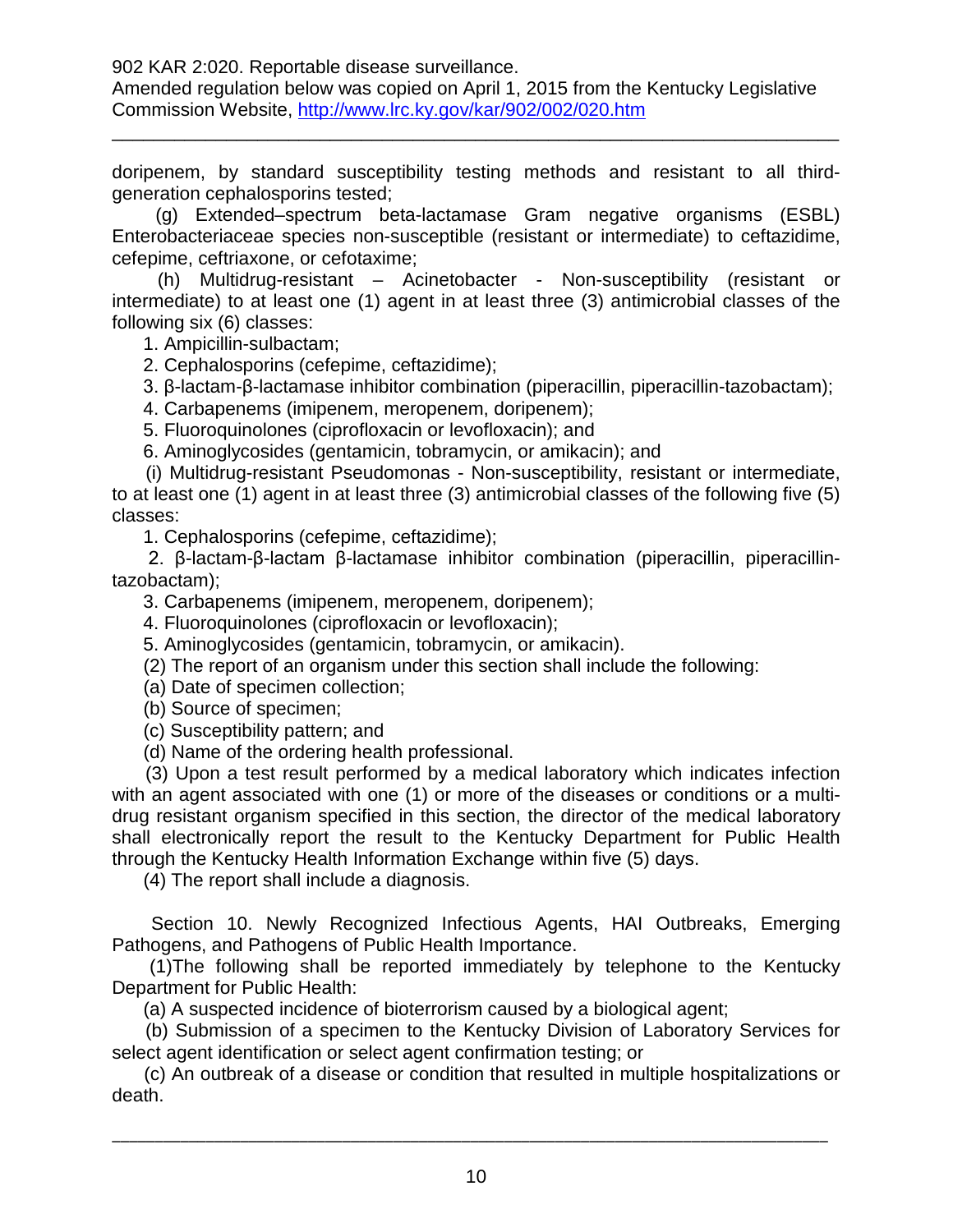(2) An unexpected pattern of cases, suspected cases, or deaths which may indicate the following shall be reported immediately by telephone to the local health department in the county where the health professional is practicing or where the facility is located:

\_\_\_\_\_\_\_\_\_\_\_\_\_\_\_\_\_\_\_\_\_\_\_\_\_\_\_\_\_\_\_\_\_\_\_\_\_\_\_\_\_\_\_\_\_\_\_\_\_\_\_\_\_\_\_\_\_\_\_\_\_\_\_\_\_\_\_\_\_\_

(a) A newly-recognized infectious agent;

(b) An outbreak;

(c) An emerging pathogen which may pose a danger to the health of the public;

(d) An epidemic; or

(e) A non-infectious chemical, biological, or radiological agent.

 (3) A report of the following shall be considered priority and shall be reported to the local health department in the county where the health professional is practicing or where the facility is located within one (1) business day:

(a) Suspected Staphylococcal or other foodborne intoxication; or

(b) Salmonellosis or other foodborne or waterborne infection.

(4) The local health department shall:

(a) Investigate the outbreak or occurrence;

 (b) Carry out public health protection measures to address the disease or condition involved; and

 (c) Make medical and environmental recommendations to prevent future similar outbreaks or occurrences.

 (5) The local health department may seek assistance from the Kentucky Department for Public Health.

 Section 11. Laboratory Surveillance. (1) Medical or national reference laboratory results for the following shall be considered routine:

(a) Influenza virus isolates;

(b) PCR-positive test results for influenza virus; and

(c) DNA molecular assays for influenza virus.

(2) The report shall include specific laboratory information pertinent to the result.

 (3) Upon request by the Kentucky Department for Public Health, a health facility laboratory or a medical laboratory shall report the number of clinical isolates and information regarding the antimicrobial resistance patterns of the clinical isolates at intervals no less frequently than three (3) months for the following:

(a) Staphylococcus aureus;

(b) Enterococcus species; or

 (c) An organism specified in a request that includes a justification of its public health importance.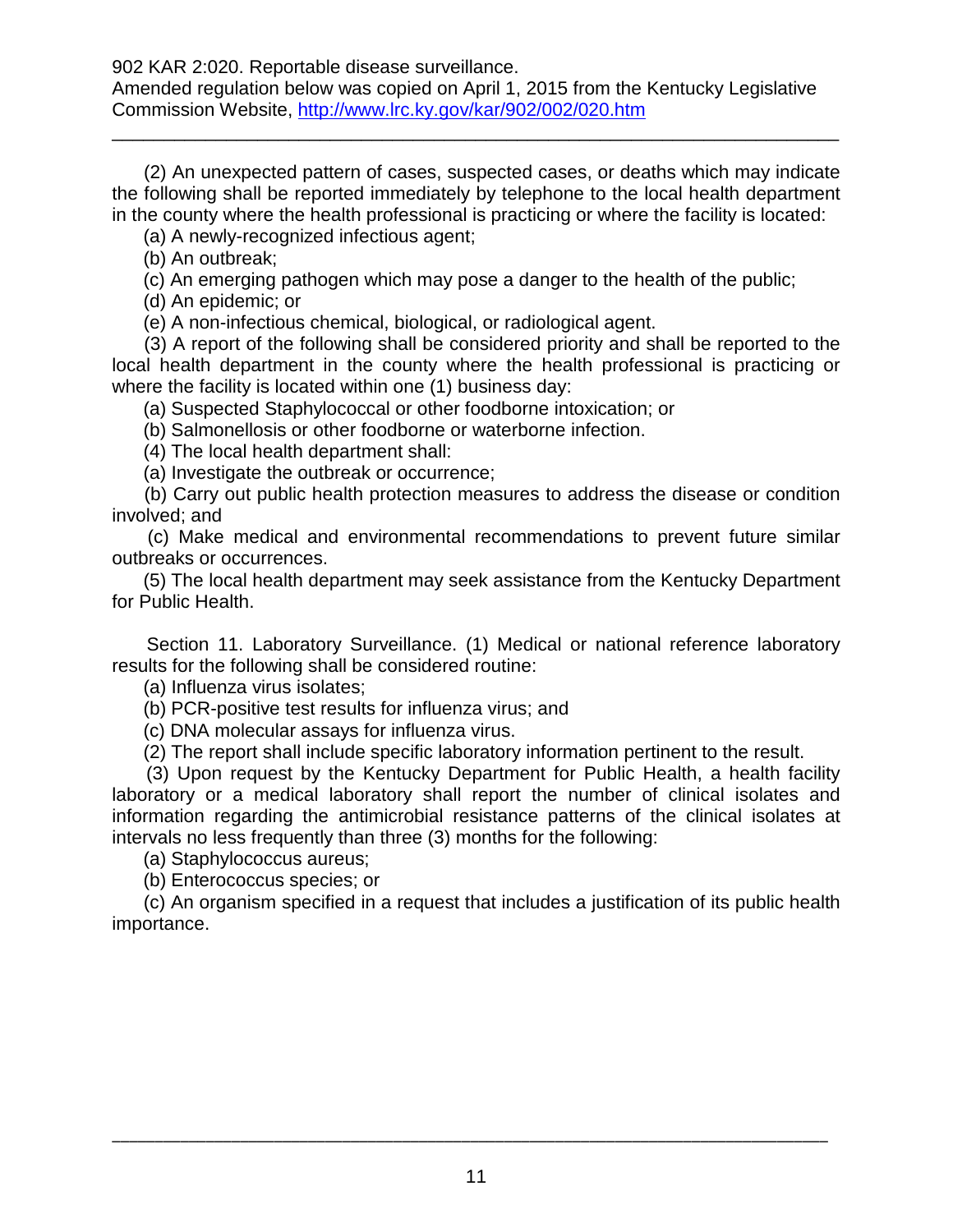\_\_\_\_\_\_\_\_\_\_\_\_\_\_\_\_\_\_\_\_\_\_\_\_\_\_\_\_\_\_\_\_\_\_\_\_\_\_\_\_\_\_\_\_\_\_\_\_\_\_\_\_\_\_\_\_\_\_\_\_\_\_\_\_\_\_\_\_\_\_

 Section 12. Healthcare-Associated Infection Surveillance. (1) A healthcare facility in Kentucky that participates in CMS reporting programs shall authorize the CDC to allow the Kentucky Department for Public Health to access health care-associated infection data reported to NHSN.

 (2) The Kentucky Department for Public Health shall preserve patient confidentiality and shall not disclose to the public any patient-level data obtained from any health care facility.

 (3) The Kentucky Department for Public Health may issue reports to the public regarding healthcare-associated infections in aggregate data form which:

(a) May identify individual health care facilities; and

 (b) Shall comply with methodology developed by the CDC and CMS for national reporting of health care-associated infections.

 (4) The Kentucky Department for Public Health may evaluate healthcare-associated infection data for accuracy and completeness.

 Section 13. Human Immunodeficiency Virus (HIV) and Acquired Immunodeficiency Syndrome (AIDS) Surveillance. (1) A report of an HIV infection or AIDS diagnosis shall be considered routine and shall be reported within five (5) business days of diagnosis on one (1) of the following forms:

(a) Adult HIV/AIDS Confidential Case Report form; or

(b) Pediatric HIV/AIDS Confidential Case Report form.

(2) Health professionals and medical laboratories shall report:

(a) A positive test result for HIV infection including a result from:

1. 3rd generation immunoassay;

2. 4th generation immunoassay;

3. Western Blot;

4. PCR;

5. HIV-1 or HIV-2 differentiating such as Multispot;

6. HIV antigen;

7. HIV antibody;

8. CD4+ assay including absolute CD4+ cell counts and CD4+%;

9. HIV Viral Load Assay including detectable and undetectable values; or

10. A positive confirmatory serologic test result for HIV infection; or

 (b) A diagnosis of AIDS that meets the definition of AIDS established within the CDC guidelines.

 (3) A case report for a resident of Jefferson, Henry, Oldham, Bullitt, Shelby, Spencer, or Trimble County shall be submitted to the HIV/AIDS Surveillance Program of the Louisville-Metro Health Department.

 (4) A case report for a resident of the remaining Kentucky counties shall be submitted to the HIV/AIDS Surveillance Program of the Kentucky Department for Public Health, Division of Epidemiology and Health Planning.

 (5) A case report for a person with an HIV infection without a diagnosis of AIDS shall include the following information:

(a) The patient's full name;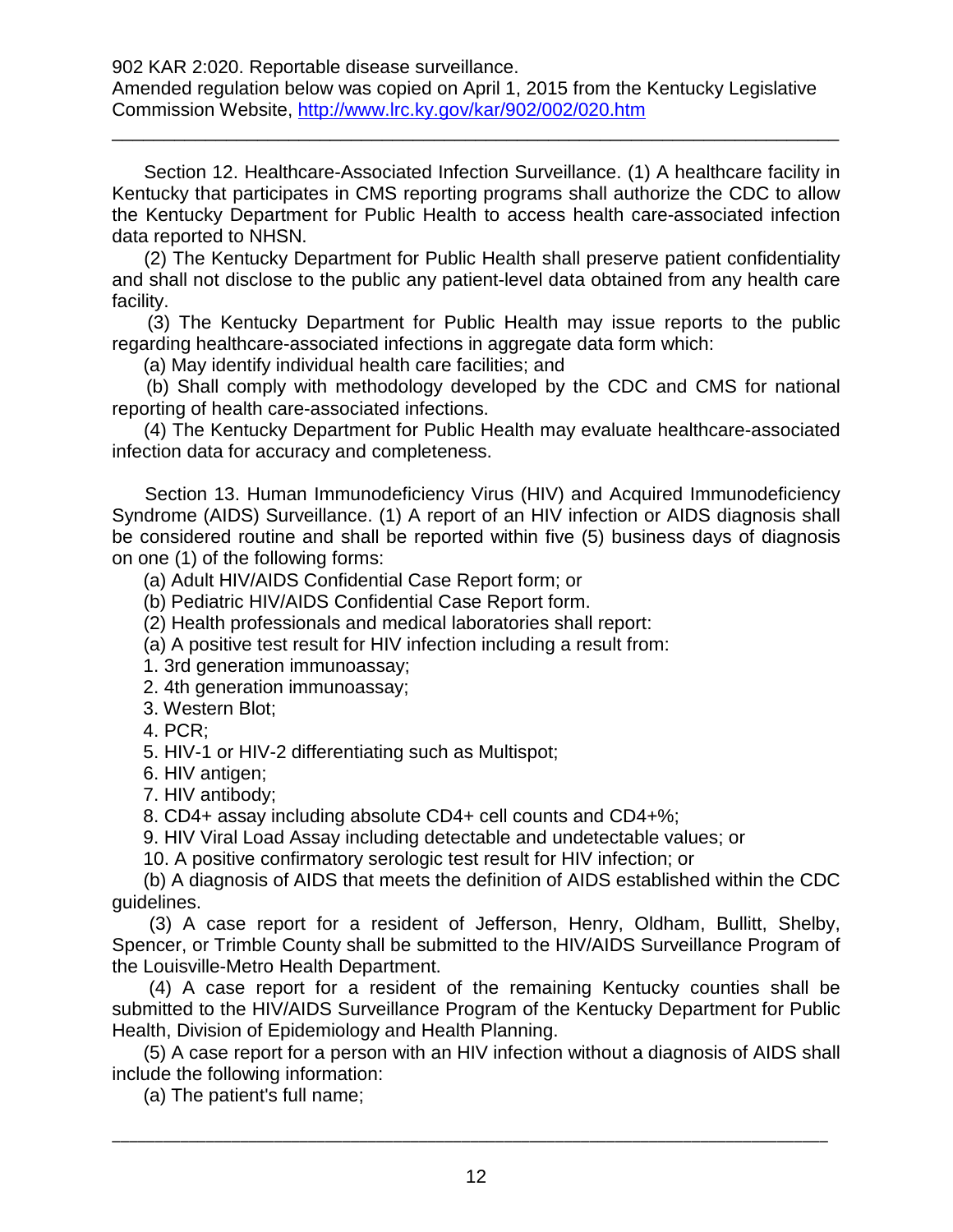Amended regulation below was copied on April 1, 2015 from the Kentucky Legislative Commission Website,<http://www.lrc.ky.gov/kar/902/002/020.htm>

\_\_\_\_\_\_\_\_\_\_\_\_\_\_\_\_\_\_\_\_\_\_\_\_\_\_\_\_\_\_\_\_\_\_\_\_\_\_\_\_\_\_\_\_\_\_\_\_\_\_\_\_\_\_\_\_\_\_\_\_\_\_\_\_\_\_\_\_\_\_

(b) The patient's complete address;

(c) Date of birth using the format MMDDYYYY;

(d) Gender;

(e) Race;

(f) Ethnicity;

(g) Risk factor as identified by CDC;

(h) County of residence;

(i) Name of provider and facility submitting report including contact information;

(j) Specimen collected;

(k) Date and type of HIV test performed using the format MMDDYYYY;

(l) Results of CD4+ cell counts and CD4+%;

(m) Results of viral load testing;

(n) Results of PCR, HIV culture, HIV antigen, and HIV antibody, if performed;

(o) Results of TB testing, if available; and

(p) HIV status of the person's partner, spouse, or children, as applicable.

(6) A reports of an AIDS case shall include:

(a) Information in subsections (2) through (5) of this section;

(b) Opportunistic infections diagnosed; and

(c) Date of onset of illness.

 (7) A report of AIDS shall be made whether or not the patient has been previously reported as having an HIV infection.

 (8) If the patient has not been previously reported as having an HIV infection, the AIDS report shall also serve as the report of HIV infection as required by subsection (2) through (5) of this section.

 Section 14. Sexually Transmitted Disease (STD). (1) Notification of a probable diagnosis of an STD as specified in subsection (4) or (7) of this section shall be made.

(2) The report shall provide the following information:

(a) Pregnancy status; and

 (b) Clinical, epidemiologic, laboratory, and treatment information pertinent to the disease.

 (3) Upon a laboratory test result which indicates infection with an agent associated with one (1) or more of the diseases or conditions specified in subsection (4) and (7) of this section, a medical laboratory shall report to the Kentucky Department for Public Health information required by Section 4(16) of this administrative regulation.

 (4) Sexually Transmitted Diseases Requiring Priority Notification. A report of the following shall be considered priority and shall be made within one (1) business day:

(a) Congenital syphilis; or

(b) Syphilis - primary, secondary, or early latent.

 (5) Upon receipt of a report for a disease or condition specified in subsection (4) of this section, a local health department shall:

(a) Investigate the report;

 (b) Carry out public health protection measures to address the disease or condition; and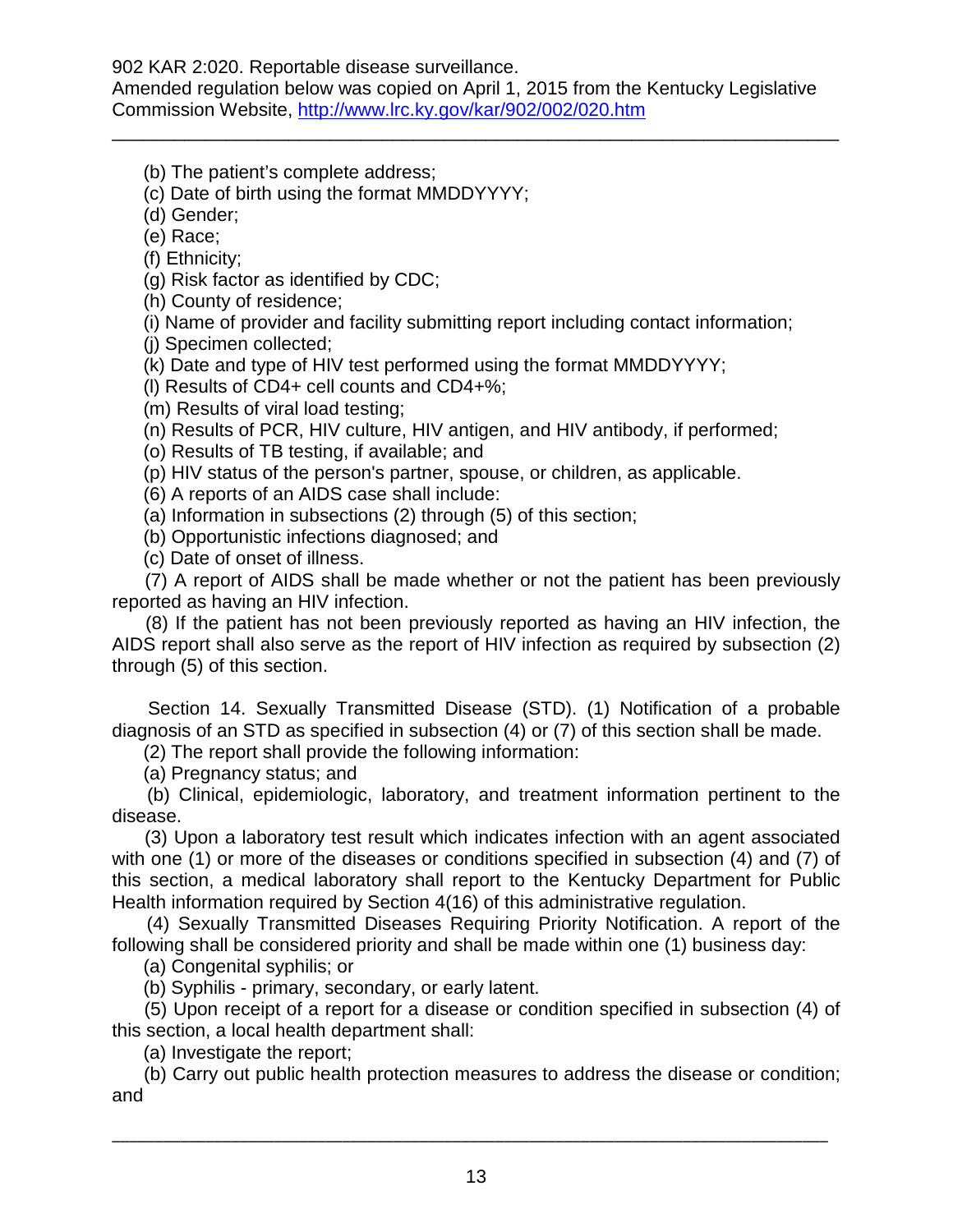Amended regulation below was copied on April 1, 2015 from the Kentucky Legislative Commission Website,<http://www.lrc.ky.gov/kar/902/002/020.htm>

 (c) Forward the report to the Kentucky Department for Public Health within one (1) business day.

\_\_\_\_\_\_\_\_\_\_\_\_\_\_\_\_\_\_\_\_\_\_\_\_\_\_\_\_\_\_\_\_\_\_\_\_\_\_\_\_\_\_\_\_\_\_\_\_\_\_\_\_\_\_\_\_\_\_\_\_\_\_\_\_\_\_\_\_\_\_

 (6) The local health department may seek assistance from the Kentucky Department for Public Health.

 (7) Sexually Transmitted Diseases Requiring Routine Notification. A report of the following shall be considered routine and shall be made within five (5) business days:

(a) Chancroid;

(b) Chlamydia trachomatis infection;

(c) Gonorrhea;

(d) Granuloma inguinale;

(e) Lymphogranuloma venereum; or

(f) Syphilis, other than primary, secondary, early latent, or congenital.

 (8) Upon receipt of a report for a disease or condition specified in subsection (7) of this section, a local health department shall:

 (a) Make a record of the report using Form EPID 200, Kentucky Reportable Disease Form;

 (b) Forward the report to the Kentucky Department for Public Health within five (5) business days; and

 (c) Render assistance if requested by the reporting entity or the Kentucky Department for Public Health.

 Section 15. Tuberculosis. (1) A pharmacist shall give notice if two (2) or more of the following medications used for the initial treatment of active tuberculosis are dispensed to an inpatient in a health facility or to an ambulatory patient in a health facility or a pharmacy:

(a) Rifampin or rifabutin;

(b) Isoniazid;

(c) Pyrazinamide; and

(d) Ethambutol.

 (2) A report of tuberculosis shall be considered priority and shall be reported to the local health department serving the county in which the patient resides.

 (3) If the local health department cannot be reached, notification shall be given to the Kentucky Department for Public Health.

(4) The report shall include:

(a) Information required in Section 4(16) of this administrative regulation; and

(b) Names of the medications dispensed.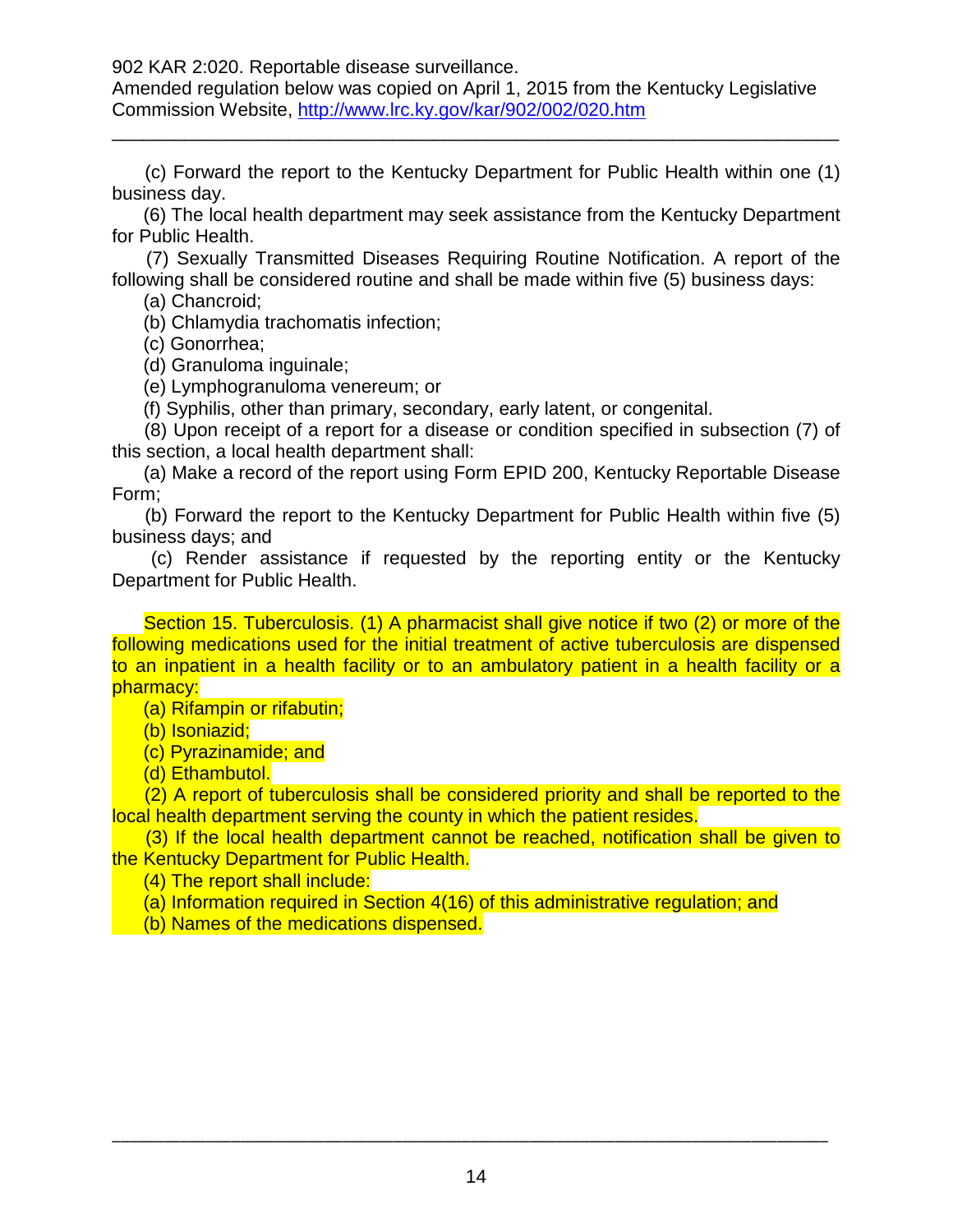Amended regulation below was copied on April 1, 2015 from the Kentucky Legislative Commission Website,<http://www.lrc.ky.gov/kar/902/002/020.htm>

 Section 16. Asbestosis, Coal Worker's Pneumoconiosis, and Silicosis. (1) A health professional shall report a diagnosis of the following to the Kentucky Department for Public Health within three (3) months of diagnosis:

\_\_\_\_\_\_\_\_\_\_\_\_\_\_\_\_\_\_\_\_\_\_\_\_\_\_\_\_\_\_\_\_\_\_\_\_\_\_\_\_\_\_\_\_\_\_\_\_\_\_\_\_\_\_\_\_\_\_\_\_\_\_\_\_\_\_\_\_\_\_

(a) Asbestosis;

(b) Coal worker's pneumoconiosis; or

(c) Silicosis.

 (2) A report required under this section shall include the following information regarding the patient:

(a) Name;

(b) Address;

(c) Date of birth; and

(d) County of residence.

 Section 17. Reporting of Communicable Diseases in Animals. (1) A diagnosis in an animal of a condition known to be communicable to humans, except for rabies, shall require routine notification.

 (2) A veterinarian shall report the diagnosis within five (5) business days to the local health department serving the county in which the animal is located.

 (3) If a laboratory test indicates infection of an animal with an agent associated with a condition known to be communicable to humans, the director of a medical laboratory shall report the result to the local health department serving the county in which the animal is located within five (5) business days.

(4) The local health department receiving the report shall:

(a) Investigate the report;

 (b) Carry out public health protection measures for the control of communicable diseases; and

 (c) Forward the report to the Kentucky Department for Public Health within five (5) business days.

 (5) The local health department may seek assistance from the Kentucky Department for Public Health.